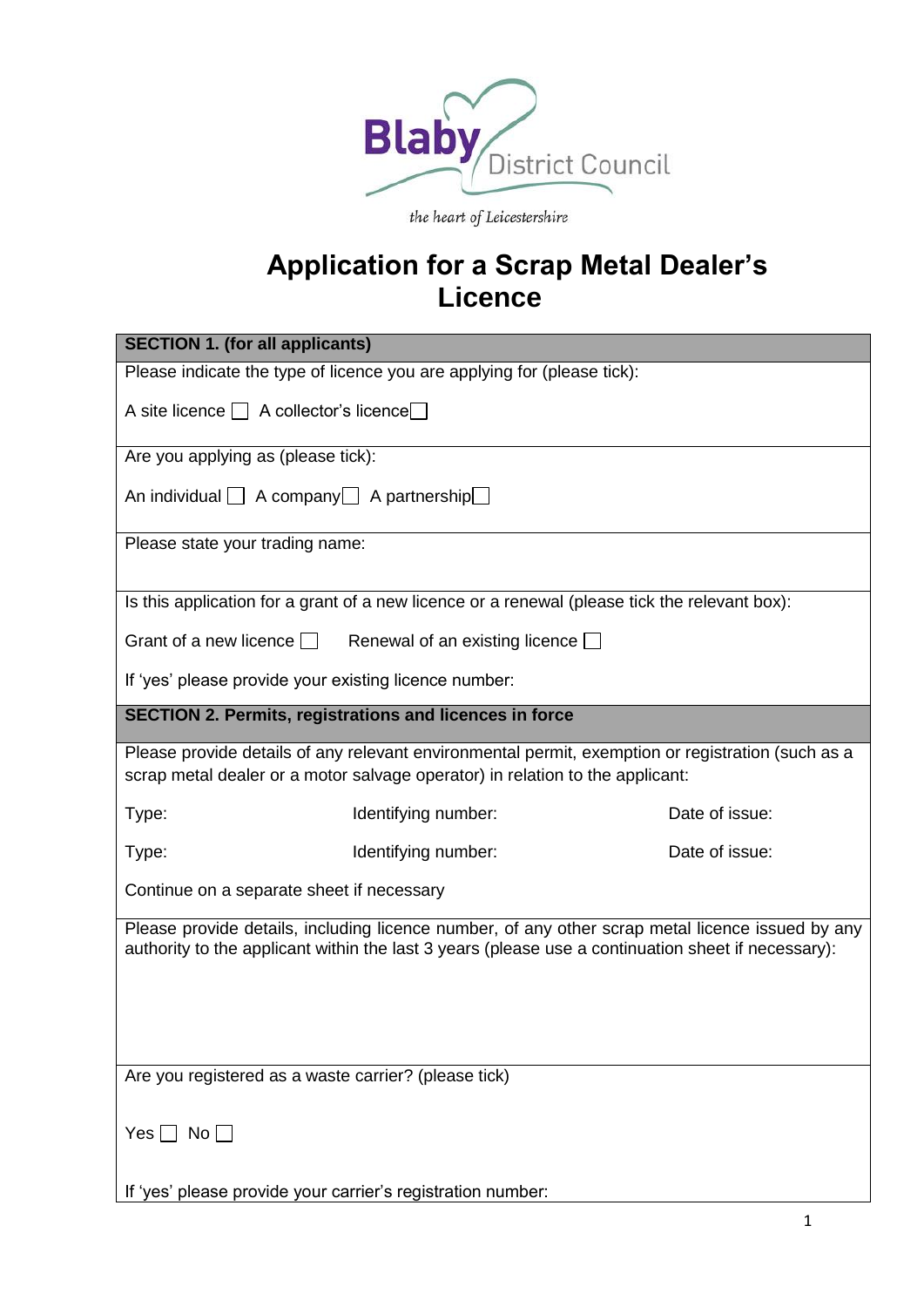| SECTION 3. TO BE COMPLETED IF APPLYING FOR A SITE LICENCE<br>N.B- A site licence authorises the licensee to carry on business at a site in the authority's<br>area. You can apply to licence multiple sites using this form. |                                                   |  |
|------------------------------------------------------------------------------------------------------------------------------------------------------------------------------------------------------------------------------|---------------------------------------------------|--|
| Details of prospective licence holder                                                                                                                                                                                        |                                                   |  |
| Title (please tick):                                                                                                                                                                                                         | I am 18 years old or over. Please tick            |  |
| $Mrs$ Miss $Mss$ Other $\Box$<br>$Mr $                                                                                                                                                                                       | $Yes \Box No \Box$                                |  |
| (please state):                                                                                                                                                                                                              | Date of Birth:                                    |  |
| Surname:                                                                                                                                                                                                                     | Forenames:                                        |  |
|                                                                                                                                                                                                                              |                                                   |  |
| Please also state your maiden name or any other surnames you have previously been known by:                                                                                                                                  |                                                   |  |
| Position/Role in the business:                                                                                                                                                                                               |                                                   |  |
| I attach a Basic Disclosure Certificate issued for the applicant by The Disclosure & Barring<br>Service <sup>1</sup>                                                                                                         |                                                   |  |
| $Yes \Box No \Box$                                                                                                                                                                                                           |                                                   |  |
| If you do not provide a disclosure certificate your application may be delayed or rejected.                                                                                                                                  |                                                   |  |
| Contact details (we will use your business address to correspond with you unless you indicate<br>we should use your home address)                                                                                            |                                                   |  |
| <b>Business Address:</b>                                                                                                                                                                                                     | Telephone numbers:                                |  |
| Head office name or house name or number:                                                                                                                                                                                    | Daytime:                                          |  |
| First line of address:                                                                                                                                                                                                       | Evening:                                          |  |
|                                                                                                                                                                                                                              | Mobile:                                           |  |
| Town/City:                                                                                                                                                                                                                   |                                                   |  |
| Postcode:                                                                                                                                                                                                                    |                                                   |  |
| Home address:                                                                                                                                                                                                                | Email address (if you would prefer us to          |  |
| House name or number:                                                                                                                                                                                                        | correspond with you by email):                    |  |
| First line of address:                                                                                                                                                                                                       |                                                   |  |
| Town/City:                                                                                                                                                                                                                   |                                                   |  |
| Postcode:                                                                                                                                                                                                                    |                                                   |  |
| address<br>Please<br>home<br>for <sub>l</sub><br>use<br>my                                                                                                                                                                   | Please note that you must still provide us with a |  |

 $\overline{\phantom{a}}$ 

 1 Further information about Basic Disclosure Certificates and The Disclosure & Barring Service are set out in the explanatory notes accompanying this form.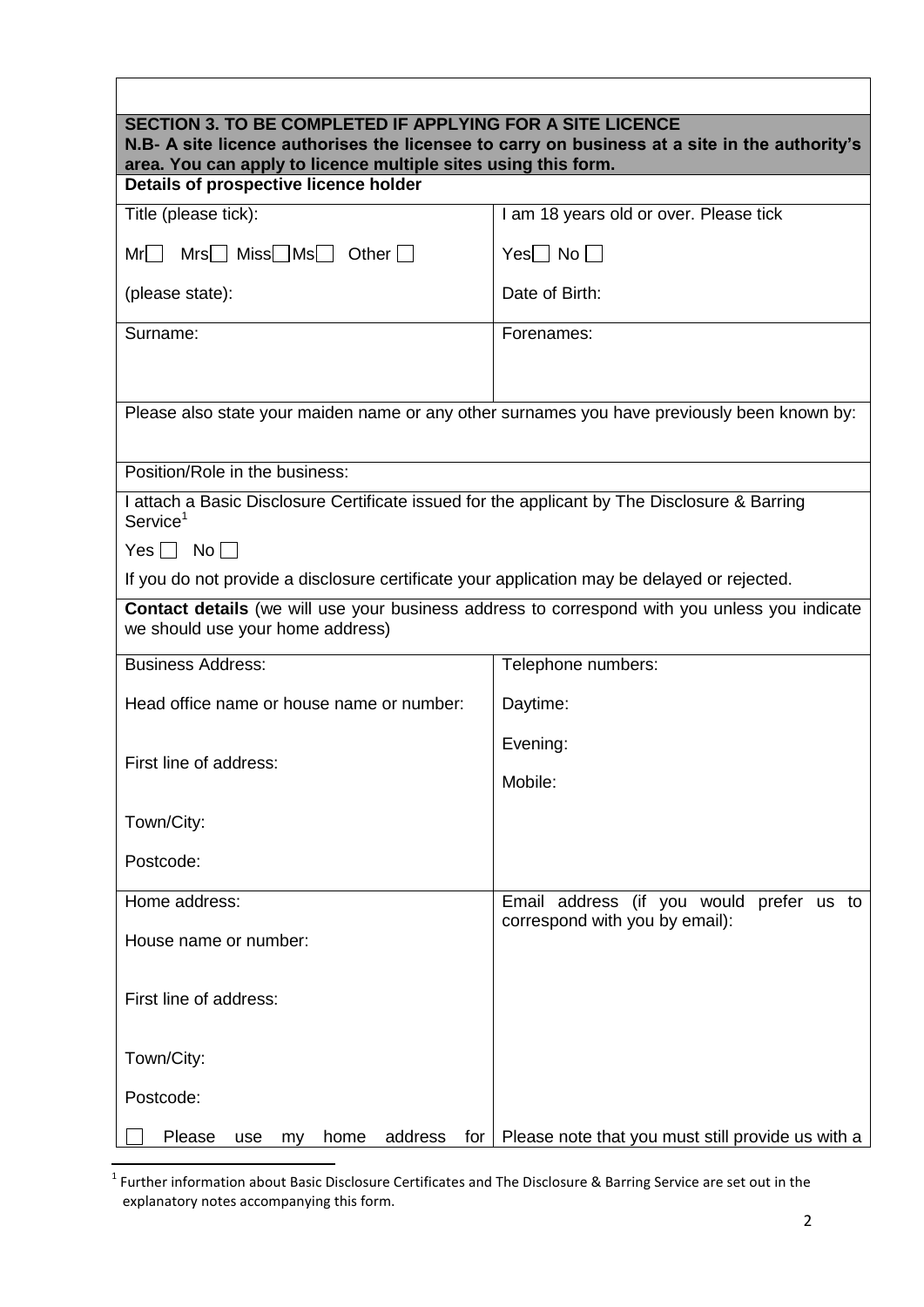| correspondence                                                                                                                                                                                     | postal address                                                 |  |
|----------------------------------------------------------------------------------------------------------------------------------------------------------------------------------------------------|----------------------------------------------------------------|--|
|                                                                                                                                                                                                    |                                                                |  |
|                                                                                                                                                                                                    |                                                                |  |
|                                                                                                                                                                                                    |                                                                |  |
| Site details. Please list the details for each site where you propose to carry on business as a<br>scrap metal dealer in this local authority area. If you operate more than two sites in the area |                                                                |  |
| please provide details for each site on a continuation sheet. [N.B- If the applicant operates                                                                                                      |                                                                |  |
| multiple sites within a licensing authority area, provision should be made for more than one site<br>manager]                                                                                      |                                                                |  |
| Full address of each site you intend to carry out                                                                                                                                                  | Site manager(s) details (if different from the                 |  |
| business as a scrap metal dealer:                                                                                                                                                                  | applicant)                                                     |  |
| Site 1                                                                                                                                                                                             | Name: $2$                                                      |  |
| Name or number:                                                                                                                                                                                    |                                                                |  |
| First line of address:                                                                                                                                                                             | House name or number: <sup>3</sup>                             |  |
| Town/City:                                                                                                                                                                                         | First line of address:                                         |  |
| Postcode:                                                                                                                                                                                          | Town/City:                                                     |  |
| Telephone number:                                                                                                                                                                                  | Postcode:                                                      |  |
|                                                                                                                                                                                                    | Date of Birth:                                                 |  |
| Email address:                                                                                                                                                                                     |                                                                |  |
| Website address:                                                                                                                                                                                   | <b>Basic Disclosure &amp; Barring certificate</b><br>attached: |  |
|                                                                                                                                                                                                    | $Yes \Box No \Box$                                             |  |
| Site 2                                                                                                                                                                                             | Name:                                                          |  |
| Name or number:                                                                                                                                                                                    |                                                                |  |
| First line of address:                                                                                                                                                                             | House name or number:                                          |  |
| Town/City:                                                                                                                                                                                         | First line of address:                                         |  |
| Postcode:                                                                                                                                                                                          | Town/City:                                                     |  |
| Telephone number:                                                                                                                                                                                  | Postcode:                                                      |  |
| Email address:                                                                                                                                                                                     | Date of Birth:                                                 |  |
|                                                                                                                                                                                                    |                                                                |  |
| Website address:                                                                                                                                                                                   | <b>Basic Disclosure &amp; Barring certificate</b><br>attached: |  |
|                                                                                                                                                                                                    | $Yes \Box No \Box$                                             |  |
|                                                                                                                                                                                                    |                                                                |  |

**Partnerships** (If you are applying as a partnership, please provide the following details in respect of each partner – where there are more than two partners then please use a continuation sheet)

 2 Please also state your maiden name or any other surnames you have previously been known by.

 $3$  Please provide the site manager's home address as this will facilitate conducting checks on whether they are a suitable person.

<sup>4</sup> If you do not provide a disclosure certificate for named persons by the Disclosure & Barring Service issued no more than three months before the date of this application your application may be delayed or rejected.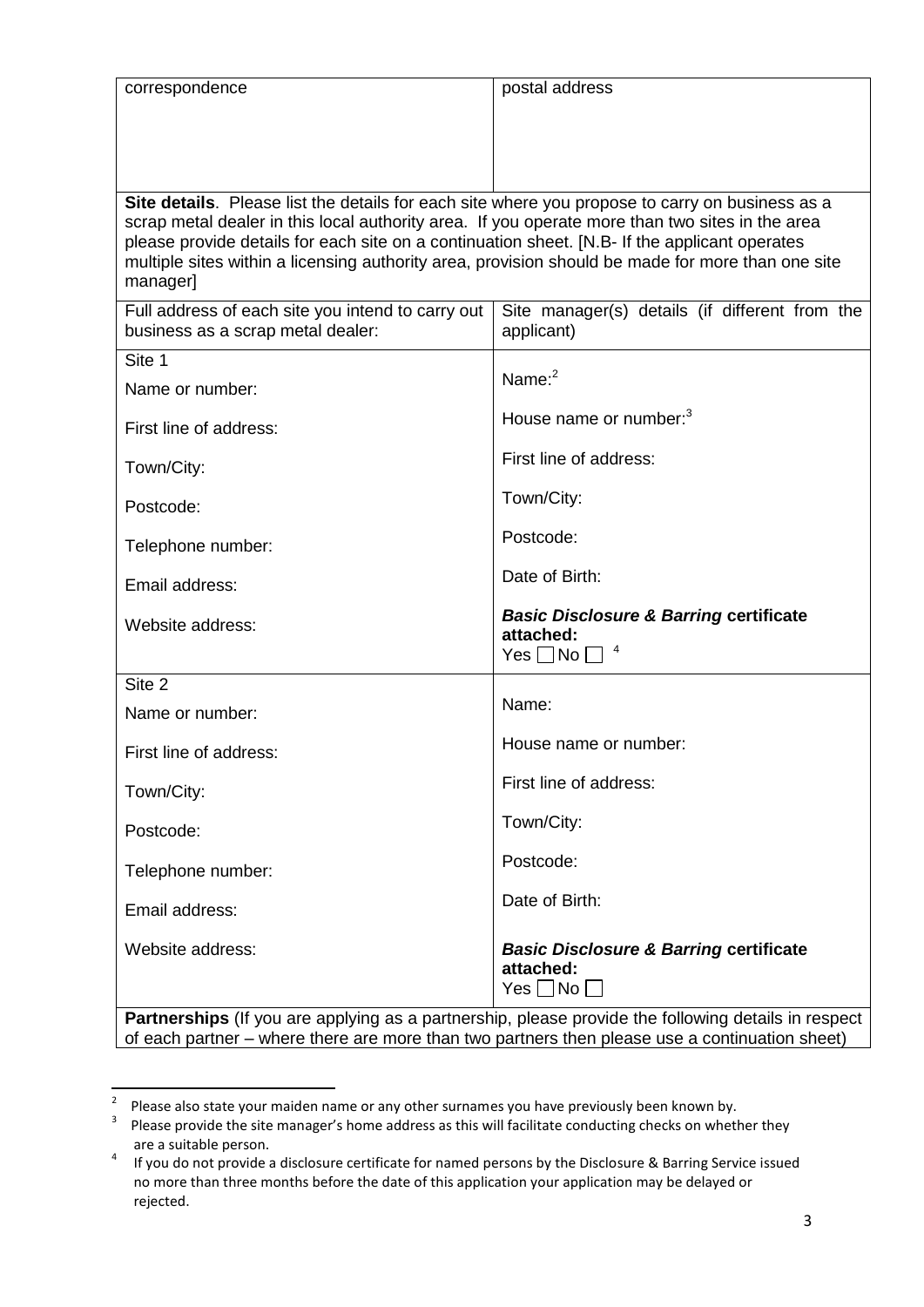| Full name: <sup>5</sup>                                                                                  | Full name:                                                                                            |
|----------------------------------------------------------------------------------------------------------|-------------------------------------------------------------------------------------------------------|
| Date of birth:                                                                                           | Date of birth:                                                                                        |
| <b>Residential address:</b>                                                                              | <b>Residential address:</b>                                                                           |
| Basic Disclosure & Barring certificate                                                                   | <b>Basic Disclosure &amp; Barring certificate</b>                                                     |
| attached:<br>Yes $\Box$ No $\Box$ <sup>6</sup>                                                           | attached:<br>$Yes \Box No \Box$                                                                       |
|                                                                                                          | <b>Companies</b> (If you are applying as a company please provide the details set out below about the |
| company)                                                                                                 |                                                                                                       |
| Company name:                                                                                            |                                                                                                       |
| Registration number:                                                                                     |                                                                                                       |
| Address of the registered office:                                                                        |                                                                                                       |
|                                                                                                          |                                                                                                       |
|                                                                                                          | Please provide the following details for each director(s), shadow director(s) and company             |
| please use a continuation sheet.                                                                         | secretary where these are different from the applicant and site manager(s) – where necessary          |
|                                                                                                          |                                                                                                       |
| Role:                                                                                                    | Role:                                                                                                 |
| Name:                                                                                                    | Name:                                                                                                 |
| Date of Birth:                                                                                           | Date of Birth:                                                                                        |
| House name or number:                                                                                    | House name or number: <sup>8</sup>                                                                    |
| First line of address:                                                                                   | First line of address:                                                                                |
| Town/City:                                                                                               | Town/City:                                                                                            |
| Postcode:<br><b>Basic Disclosure &amp; Barring certificate</b><br>attached:<br>7<br>Yes $\Box$ No $\Box$ | Postcode:<br>Basic Disclosure & Barring certificate<br>attached:<br>$Yes \Box No \Box$                |

 5 Please also state your maiden name or any other surnames you have previously been known by.

<sup>6</sup> If you do not provide a disclosure certificate for named persons by The Disclosure & Barring service issued no more than three months before the date of this application your application may be delayed or rejected.

<sup>&</sup>lt;sup>7</sup> If you do not provide a disclosure certificate for named persons by the Disclosure & Barring Service issued no more than three months before the date of this application your application may be delayed or rejected.

<sup>8</sup> Please provide the director's home address as this will facilitate conducting checks on whether they are a suitable person.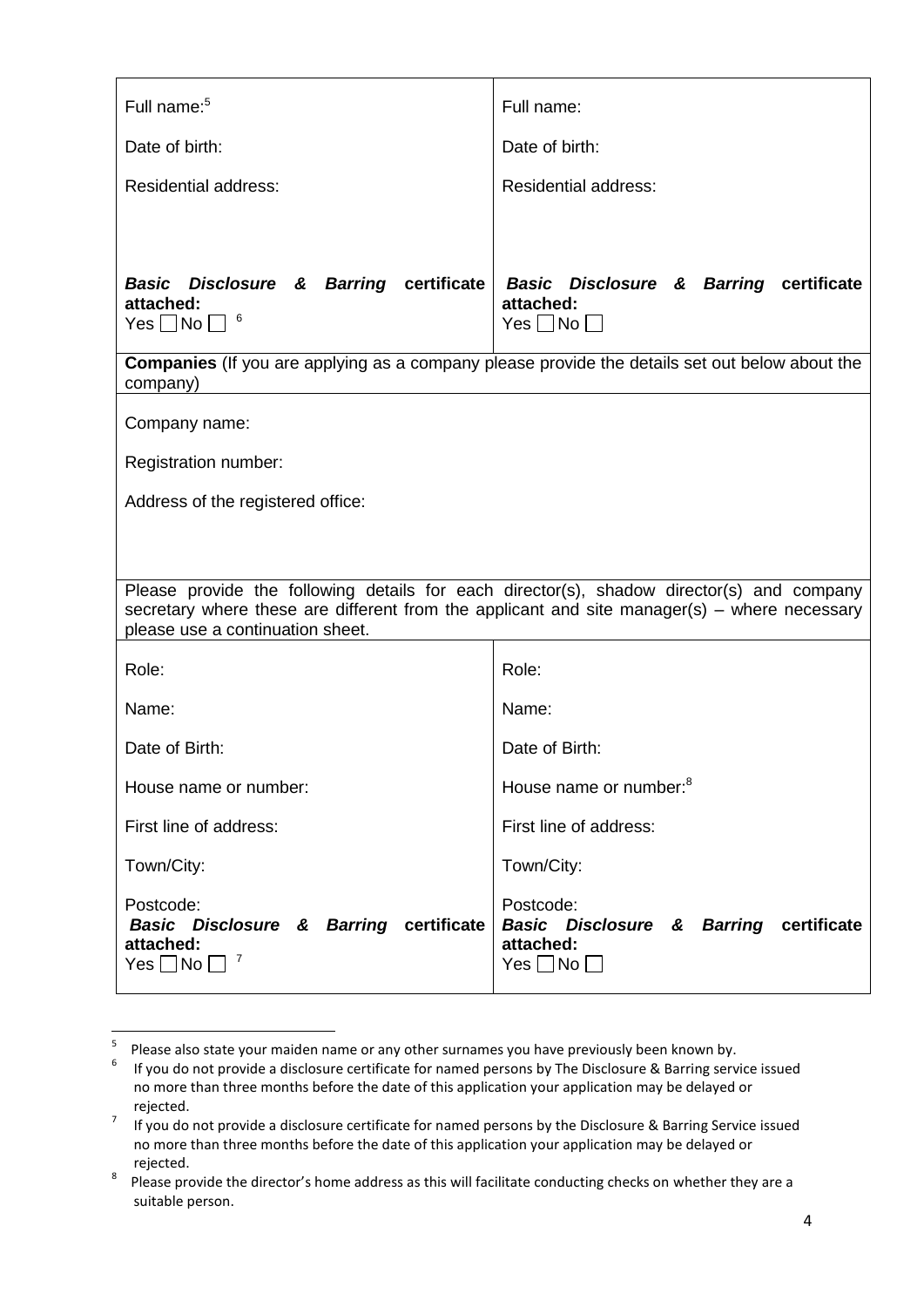| Please provide details of any site in the area of any other local authority at which the applicant<br>carriers on business as a scrap metal dealer or proposes to do so:                                                                                                 |                                                                                                 |  |
|--------------------------------------------------------------------------------------------------------------------------------------------------------------------------------------------------------------------------------------------------------------------------|-------------------------------------------------------------------------------------------------|--|
| Address:                                                                                                                                                                                                                                                                 |                                                                                                 |  |
| Postcode:                                                                                                                                                                                                                                                                |                                                                                                 |  |
| made if before commencement of the Scrap Metal Dealers Act 2013:                                                                                                                                                                                                         | Please name the local authority which has licensed this site, or to whom applications have been |  |
| Please continue on a separate sheet of paper if necessary.                                                                                                                                                                                                               |                                                                                                 |  |
| Only applicable to sites established after 1 November 1990                                                                                                                                                                                                               |                                                                                                 |  |
| Do you have planning permission (please tick)                                                                                                                                                                                                                            |                                                                                                 |  |
| Yes $\Box$ No $\Box$                                                                                                                                                                                                                                                     |                                                                                                 |  |
| SECTION 4. TO BE COMPLETED IF APPLYING FOR A COLLECTOR'S LICENCE<br>N.B- A collector's licence authorises the licensee to carry out business as a mobile<br>collector in the authority's area only. Please provide a passport photograph as part of your<br>application. |                                                                                                 |  |
| Details of prospective licence holder                                                                                                                                                                                                                                    |                                                                                                 |  |
| Title (please tick):                                                                                                                                                                                                                                                     | I am 18 years old or over. Please tick                                                          |  |
| $Mr \Box$ Mrs $\Box$ Miss $\Box$ Ms $\Box$ Other $\Box$                                                                                                                                                                                                                  | $Yes \Box No \Box$                                                                              |  |
| (please state):                                                                                                                                                                                                                                                          | Date of Birth:                                                                                  |  |
| Surname:                                                                                                                                                                                                                                                                 | Forenames:                                                                                      |  |
|                                                                                                                                                                                                                                                                          |                                                                                                 |  |
| Please also state your maiden name or any other surnames you have previously been known by:                                                                                                                                                                              |                                                                                                 |  |
| I attach a Basic Disclosure Certificate issued for the applicant by The Disclosure & Barring<br>Service <sup>9</sup> :                                                                                                                                                   |                                                                                                 |  |
| $Yes \Box No \Box$                                                                                                                                                                                                                                                       |                                                                                                 |  |
| If you do not provide a disclosure certificate your application may be delayed or rejected.                                                                                                                                                                              |                                                                                                 |  |
| <b>Contact details</b> (we will use your business address to correspond with you unless you indicate<br>we should use your home address)                                                                                                                                 |                                                                                                 |  |
| <b>Business Address:</b>                                                                                                                                                                                                                                                 | Telephone numbers:                                                                              |  |
| House name or number:                                                                                                                                                                                                                                                    | Daytime:                                                                                        |  |
| First line of address:                                                                                                                                                                                                                                                   | Evening:                                                                                        |  |

 9 Further information about Basic Disclosure Certificates and the Disclosure & Barring Service are set out in the explanatory notes accompanying this form.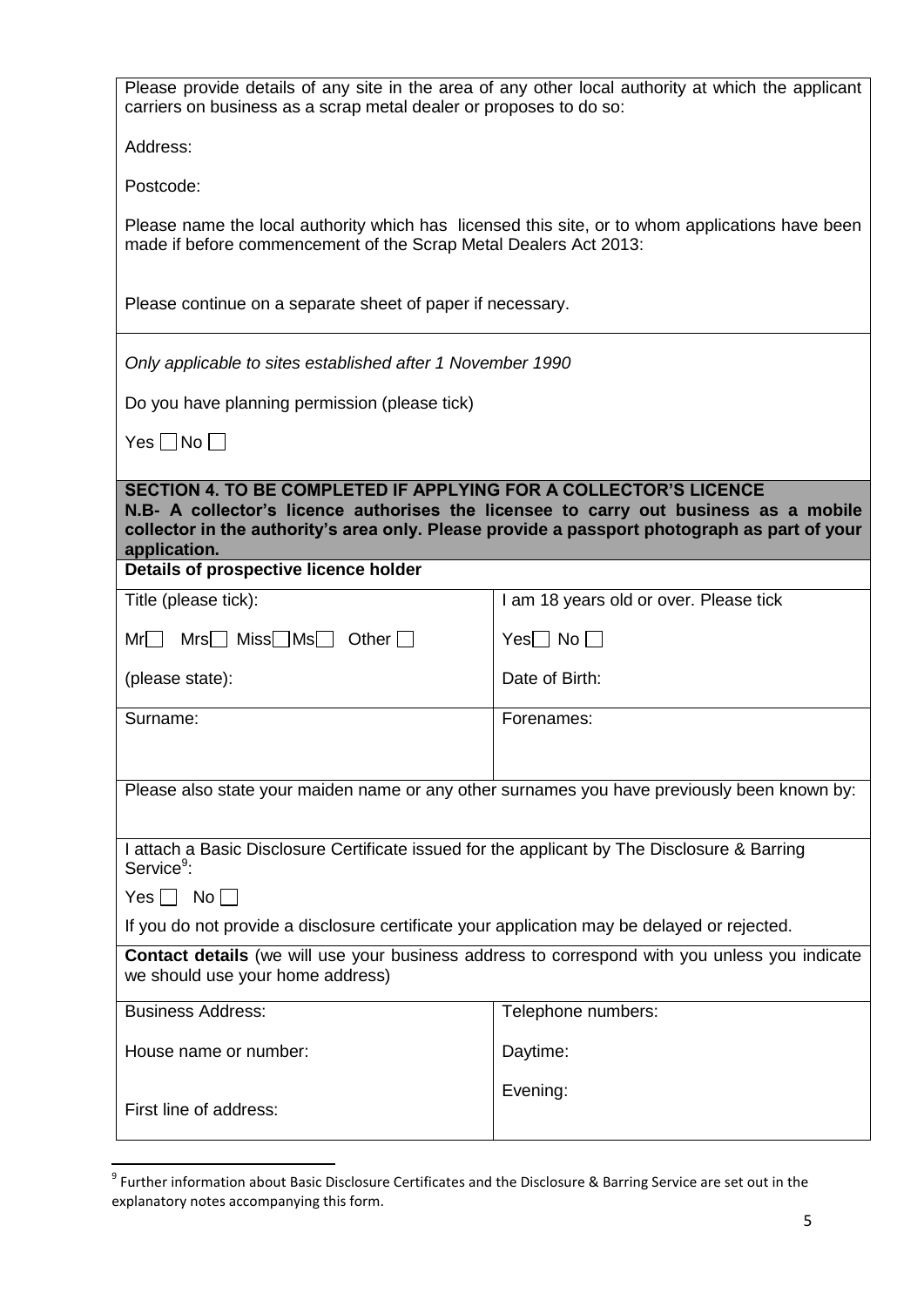| Town/City:                                                                                                                                                                                                                                                                                                                                                                                        | Mobile:                                                                    |  |
|---------------------------------------------------------------------------------------------------------------------------------------------------------------------------------------------------------------------------------------------------------------------------------------------------------------------------------------------------------------------------------------------------|----------------------------------------------------------------------------|--|
| Postcode:                                                                                                                                                                                                                                                                                                                                                                                         |                                                                            |  |
|                                                                                                                                                                                                                                                                                                                                                                                                   |                                                                            |  |
| Home address:                                                                                                                                                                                                                                                                                                                                                                                     | Email address (if you would prefer us to<br>correspond with you by email): |  |
| House name or number:                                                                                                                                                                                                                                                                                                                                                                             |                                                                            |  |
| First line of address:                                                                                                                                                                                                                                                                                                                                                                            |                                                                            |  |
| Town/City:                                                                                                                                                                                                                                                                                                                                                                                        |                                                                            |  |
| Postcode:                                                                                                                                                                                                                                                                                                                                                                                         |                                                                            |  |
| address<br>Please<br>home<br>for<br>use<br>my<br>correspondence                                                                                                                                                                                                                                                                                                                                   | Please note that you must still provide us with a<br>postal address        |  |
| Please provide details of the vehicles you will<br>be using as a collector:                                                                                                                                                                                                                                                                                                                       | Make:                                                                      |  |
|                                                                                                                                                                                                                                                                                                                                                                                                   | Model:                                                                     |  |
| Make:                                                                                                                                                                                                                                                                                                                                                                                             | Registration:                                                              |  |
| Model:                                                                                                                                                                                                                                                                                                                                                                                            | Make:                                                                      |  |
| Registration:                                                                                                                                                                                                                                                                                                                                                                                     | Model:                                                                     |  |
| Please continue on a separate<br>sheet if<br>necessary.                                                                                                                                                                                                                                                                                                                                           | Registration:                                                              |  |
| <b>SECTION 5. MOTOR SALVAGE (For all applicants)</b>                                                                                                                                                                                                                                                                                                                                              |                                                                            |  |
|                                                                                                                                                                                                                                                                                                                                                                                                   |                                                                            |  |
| Will your business consist of acting as a motor salvage operator? This is defined as a business<br>that:                                                                                                                                                                                                                                                                                          |                                                                            |  |
| • wholly or in part recovers salvageable parts from motor vehicles for re-use or re-sale, and then<br>sells the rest of the vehicle for scrap;<br>•wholly or mainly involves buying written-off vehicles and then repairing and selling them off; and,<br>. wholly or mainly buys or sells motor vehicles for the purpose of salvaging parts from them or<br>repairing them and selling them off. |                                                                            |  |
| (please tick)                                                                                                                                                                                                                                                                                                                                                                                     |                                                                            |  |
| Yes $\Box$ No $\Box$                                                                                                                                                                                                                                                                                                                                                                              |                                                                            |  |
| To operate as a motor salvage operator you will need to apply for a site licence.                                                                                                                                                                                                                                                                                                                 |                                                                            |  |
| SECTION 6. BANK ACCOUNTS THAT WILL BE USED FOR PAYMENTS TO SUPPLIERS (For<br>all applicants)                                                                                                                                                                                                                                                                                                      |                                                                            |  |
| Please provide details of the bank account(s) that will be used to make payment to suppliers, in                                                                                                                                                                                                                                                                                                  |                                                                            |  |
| accordance with s12 of the Scrap metal Dealers Act 2013. If more than two bank accounts will be<br>used, please use a continuation sheet.                                                                                                                                                                                                                                                         |                                                                            |  |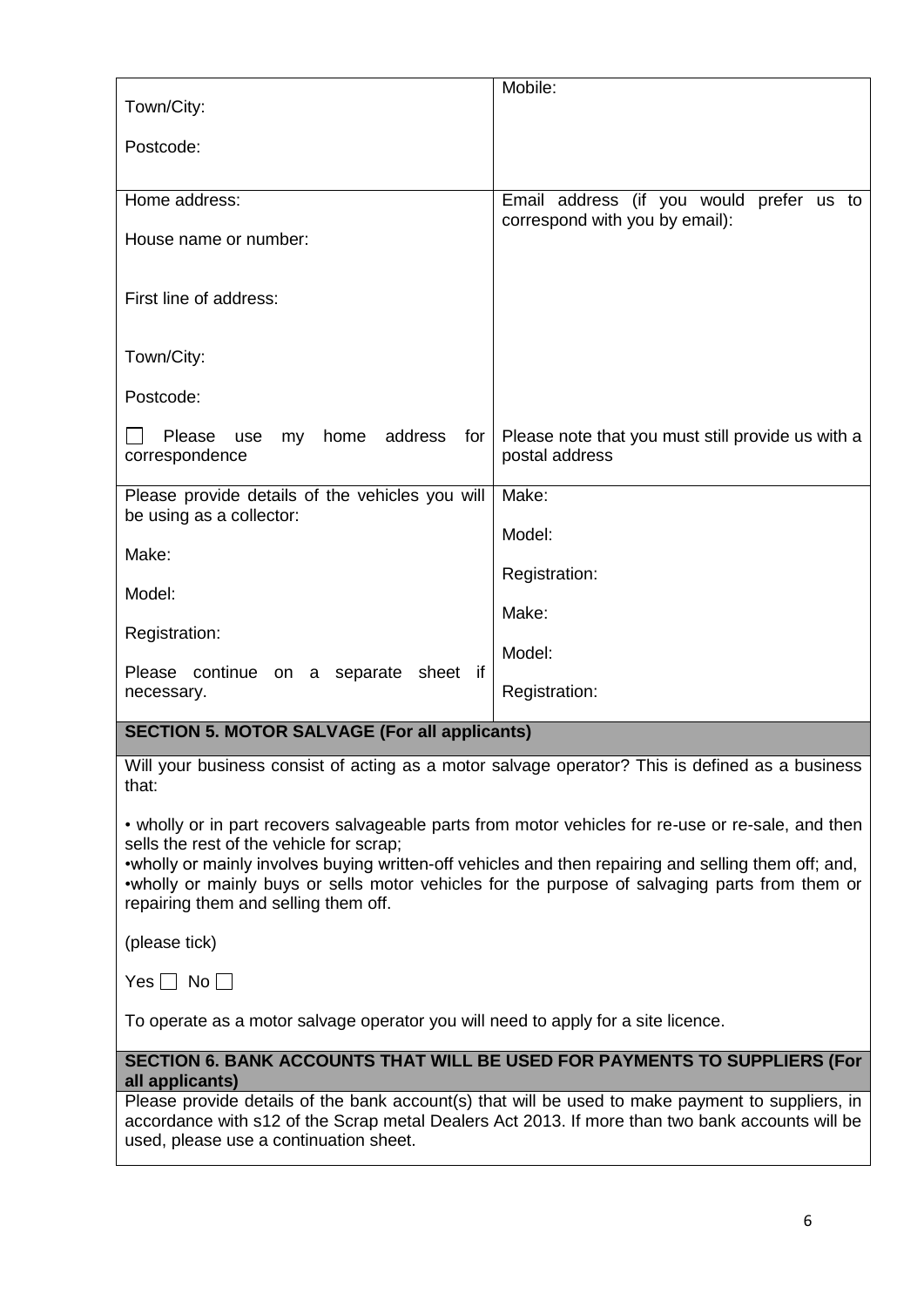| Account name:                                                                                                                                                                                                                                                                                                                                                                                                                                                                                                                                                                                               | Account name:                                                                          |  |  |
|-------------------------------------------------------------------------------------------------------------------------------------------------------------------------------------------------------------------------------------------------------------------------------------------------------------------------------------------------------------------------------------------------------------------------------------------------------------------------------------------------------------------------------------------------------------------------------------------------------------|----------------------------------------------------------------------------------------|--|--|
| Sort code:                                                                                                                                                                                                                                                                                                                                                                                                                                                                                                                                                                                                  | Sort code:                                                                             |  |  |
| Account number:                                                                                                                                                                                                                                                                                                                                                                                                                                                                                                                                                                                             | Account number:                                                                        |  |  |
| <b>SECTION 7. PAYMENT (For all applicants)</b>                                                                                                                                                                                                                                                                                                                                                                                                                                                                                                                                                              |                                                                                        |  |  |
| How do you wish to make payment for your scrap metal dealer's licence? (please tick)                                                                                                                                                                                                                                                                                                                                                                                                                                                                                                                        |                                                                                        |  |  |
|                                                                                                                                                                                                                                                                                                                                                                                                                                                                                                                                                                                                             | Debit/Credit card $\Box$ Cheque (please make payable to Blaby District Council) $\Box$ |  |  |
| <b>SECTION 8. CRIMINAL CONVICTIONS (For all applicants)</b>                                                                                                                                                                                                                                                                                                                                                                                                                                                                                                                                                 |                                                                                        |  |  |
| Have you, any listed partners, any listed directors, or any listed site manager(s) in this application<br>ever been convicted of a relevant offence or been the subject of any relevant enforcement<br>action? (Please see below for a list of relevant offences).                                                                                                                                                                                                                                                                                                                                          |                                                                                        |  |  |
| Yes $\Box$ No $\Box$                                                                                                                                                                                                                                                                                                                                                                                                                                                                                                                                                                                        |                                                                                        |  |  |
| If 'yes' you must provide details for each conviction, the date of the conviction, the name and<br>location of the convicting court, offence of which you were convicted and the sentence imposed:                                                                                                                                                                                                                                                                                                                                                                                                          |                                                                                        |  |  |
| <b>SECTION 9. DECLARATION (For all applicants)</b>                                                                                                                                                                                                                                                                                                                                                                                                                                                                                                                                                          |                                                                                        |  |  |
|                                                                                                                                                                                                                                                                                                                                                                                                                                                                                                                                                                                                             |                                                                                        |  |  |
| The information contained in this form is true and accurate to the best of my knowledge and<br>belief. I understand that if I make a material statement knowing it to be false, or if I recklessly<br>make a material statement which is false, I will be committing an offence under Schedule 1 Para<br>5 of the Scrap Metal Dealers Act 2013, for which I may be prosecuted, and if convicted, fined.                                                                                                                                                                                                     |                                                                                        |  |  |
| I understand that the local authority to whom I make my application may consult other agencies<br>about my suitability to be licensed as a scrap metal dealer, as per section 3(7) of the Scrap Metal<br>Dealers Act 2013, and that those other agencies may include other local authorities, the<br>Environment Agency, the Natural Resources Body for Wales, and the Police.                                                                                                                                                                                                                              |                                                                                        |  |  |
| I understand that the purpose of the sharing of this data is to form a full assessment of my<br>suitability to be licensed as a scrap metal dealer. I also understand that the sharing of information<br>about me may extend to sensitive personal data, such as data about any previous criminal<br>offences. Some details will also be displayed on a national register, as required by the Scrap<br>metal Dealers Act 2013. I hereby expressly consent to this processing of my data and display of<br>relevant information on the public register.                                                      |                                                                                        |  |  |
| <b>Data Protection Privacy Notice</b>                                                                                                                                                                                                                                                                                                                                                                                                                                                                                                                                                                       |                                                                                        |  |  |
| The personal information you supply to Blaby District Council in this form will be processed in<br>accordance with the General Data Protection Regulation (GDPR) and the Data Protection Act<br>2018 (when in force). We may share this information with other council departments, local<br>authorities, government departments or law enforcement organisations to improve service<br>delivery or for the prevention or detection of crime and fraud where the law allows this. Further<br>information on how we handle your personal information can be found on the Data Protection<br>Notice web page. |                                                                                        |  |  |
| Please sign and date below                                                                                                                                                                                                                                                                                                                                                                                                                                                                                                                                                                                  |                                                                                        |  |  |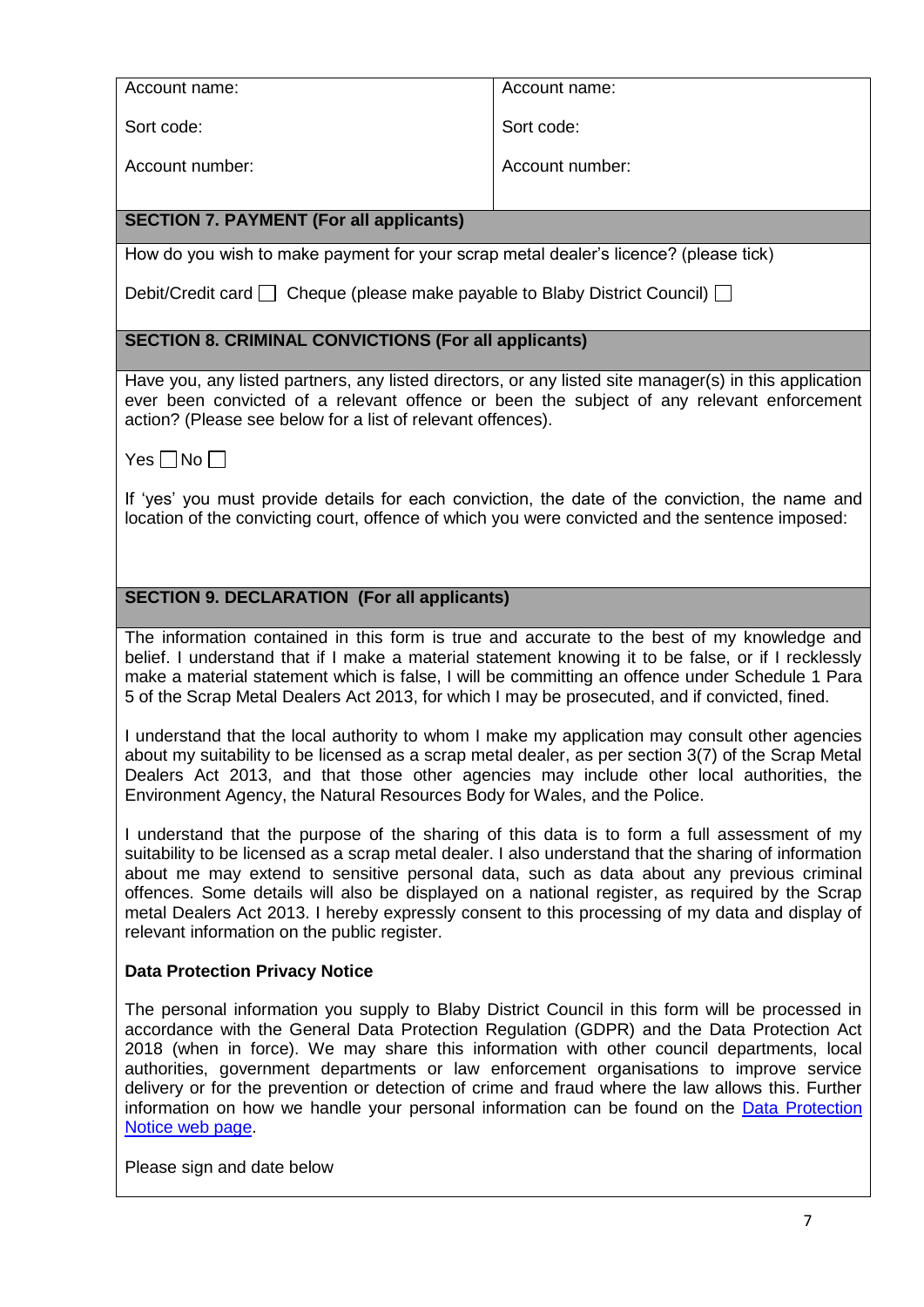| Signed: | Date: |
|---------|-------|
| Signed: | Date: |
| Signed: | Date: |
| Signed: | Date: |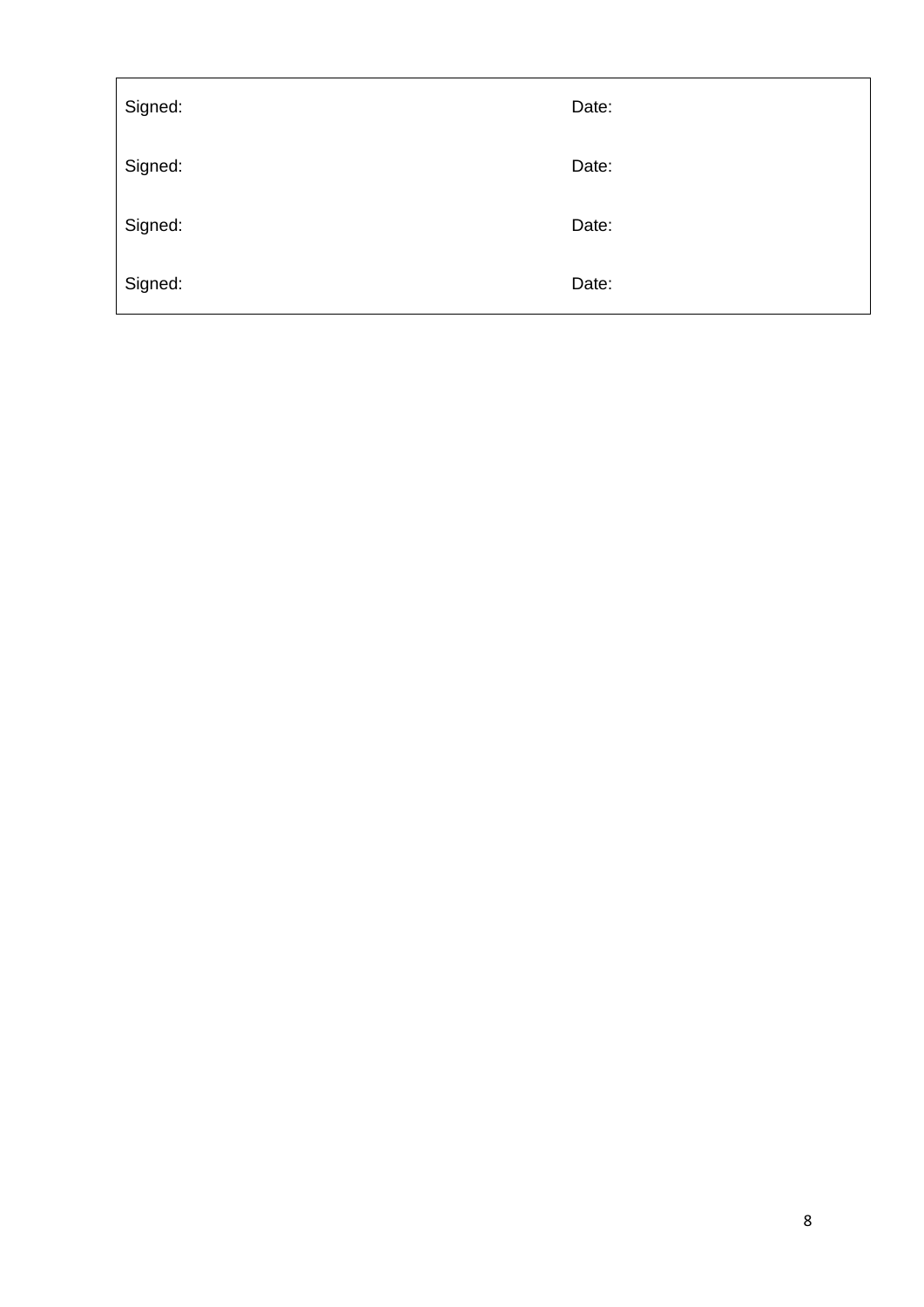# **Help with completing your application for a scrap metal dealer's licence**

If you need more help in completing the application then call your local council licensing team. They will be happy to help.

# **Section 1 – For everyone**

This section asks if you are applying for a collector's licence or a site licence. You may only apply for one type of licence in each council area, but you can apply to run multiple sites. For instance, you could apply to run 3 sites in council A's area, and also apply to be a collector in council B's area.

A **site licence** lets you buy and sell scrap metal from a fixed location within the council area.

A **collector's licence** allows you to travel within the council area to collect scrap metal. You may not take this metal back to a site that you run within the council area in order to sell it.

# **Section 2 – For everyone**

In order to carry on your business you may need to hold other environmental permits or licences that we should know about. For instance, if you carry waste as part of your business it is a legal requirement to register as a waste carrier. This includes transporting waste while travelling from job to job, to a storage place for disposal later, or to a waste disposal company or waste site. For more information on this, or to register call: 03708 506506 or visit: [www.environment-agency.gov.uk/wastecarriers](http://www.environment-agency.gov.uk/wastecarriers)

This section also asks for details of any other scrap metal licences you hold. Please make sure you include the licence number so that we can check this against the national register.

#### **Section 3 – For site licences**

Fill out this section if you want a **site licence**. It should be filled out in the name of the person who will hold the scrap metal dealer's licence. As well as details about you and your business, we will also need details of any directors or partners involved in the business including their home address. We also need to know the address of the site or sites you want the licence for, as well as the details of each site manager responsible for that site including their home address. These details are required by law or to facilitate checks on the applicant or so that you can be contacted if there are any problems.

You and every person listed on the application form needs to submit a Basic Disclosure Certificate from The Disclosure & Barring Service. You can apply for this certificate at <https://www.gov.uk/government/publications/basic-checks>

This is because the Home Office has decided that you and any person listed on the application need to tell the council if you have been convicted of certain crimes. Possessing a conviction may not automatically prevent you from having a licence if the offence was unrelated to being a scrap metal dealer or a long time ago, and you can convince the council that you are a suitable person.

A Basic Disclosure Certificate is considered to be only valid for a limited time, but can be used to apply to as many councils as you want within that time. Typically, three months is the longest that you can expect your check to be considered valid.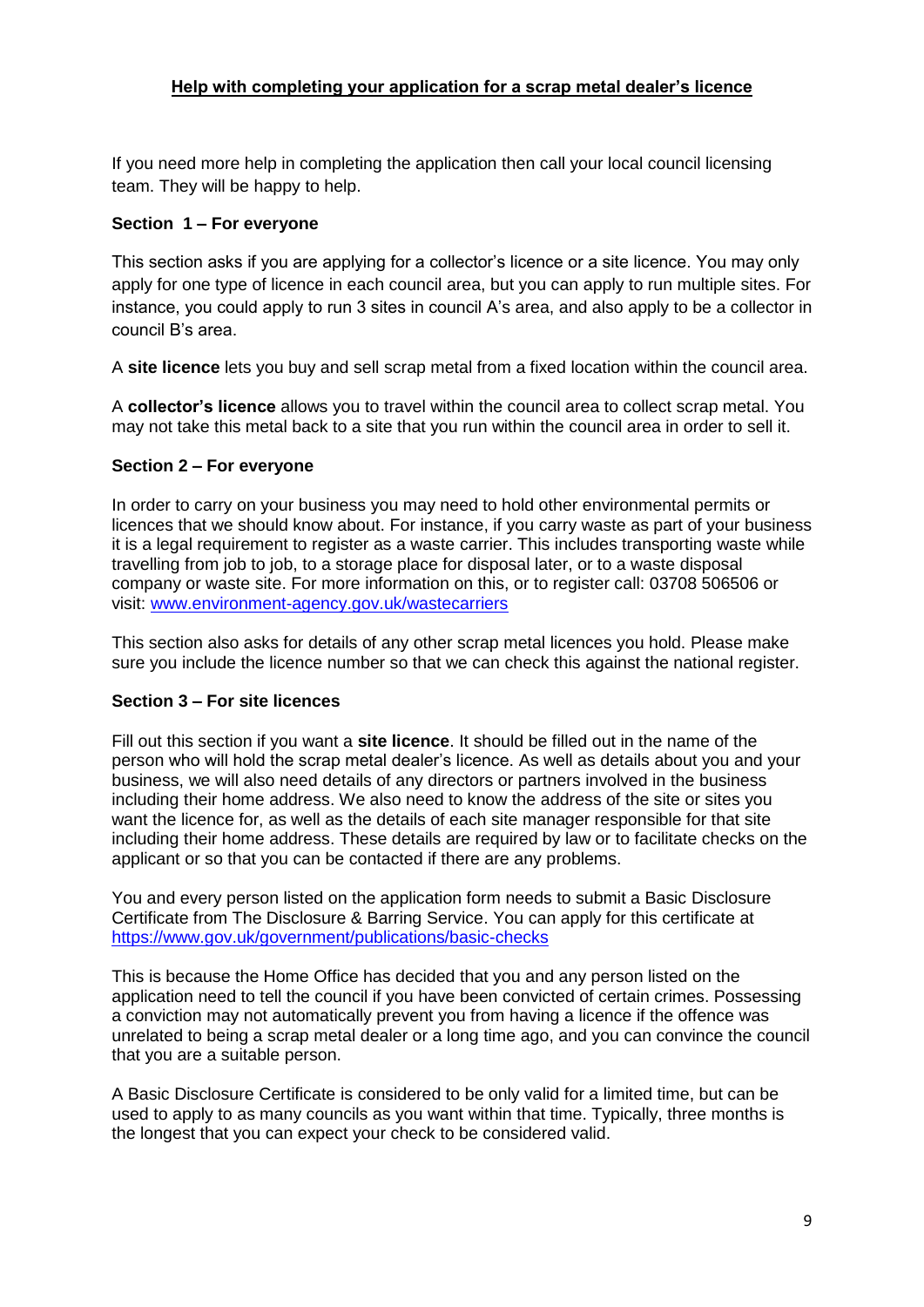There is not much space on the form, so if you need to list more than one site manager, director, or partner, then please continue on a separate piece of paper setting out the details in the same way as the form.

A **site manager** is the person who will be in charge of the site on a daily basis.

A **director** or **partner** is someone who has or shares legal responsibility for the operation of the company, including filing returns at Companies House.

We also want to know if you operate or propose to operate a site in another local authority area, along with details of this site, the council which has licensed it or to whom you have applied for a licence.

If your site(s) were established after 1990, then you are required to have planning permission from the council. You will need to tell us if this is the case, and it will be checked with the council planning department.

#### **Section 4 – For a collector's licence**

Fill out this section if you want a **collector's licence**. It should be filled out in the name of the person who will hold the scrap metal dealer's licence. You are asked to provide contact details, including the place where you live, so that the council can get in touch with you if necessary.

You need to submit a Basic Disclosure Certificate from the Disclosure & Barring Service along with the application form. You can apply for this certificate at <https://www.gov.uk/government/publications/basic-checks>

This is because the Home Office has decided that you need to tell the council if you have been convicted of certain crimes. Possessing a conviction may not automatically prevent you from having a licence if the offence was unrelated to being a scrap metal dealer or a long time ago, and you can convince the council that you are a suitable person.

A Basic Disclosure Certificate is considered to be only valid for a limited time, but can be used to apply to as many councils as you want within that time. Typically, three months is the longest that you can expect your check to be considered valid.

You will need to ensure that all your vehicles are roadworthy and are properly taxed, insured and otherwise meet the legal requirements to be on the road.

#### **Section 5 – Motor salvage operator**

This section asks if you will be salvaging motor vehicles as part of your work. The Scrap Metal Dealers Act 2013 brings together the Scrap Metal Dealers Act 1964 together with Part 1 of the Vehicles (Crime) Act 2001, which means you now only need a scrap metal dealer's licence. You will need to apply for a site licence to operate as a motor salvage operator.

#### **Section 6 – Bank accounts that will be used for payments to suppliers**

This section asks you for the bank details which you will use to pay people for the scrap metal you receive or sell. This is to check that you are not selling the metal for cash, which is illegal. These details will be kept securely by the council.

#### **Section 7 – Payment**

There is a fee to apply for a licence and your council will tell you how you can pay. The fee varies from council to council as it reflects their costs of processing the form and checking